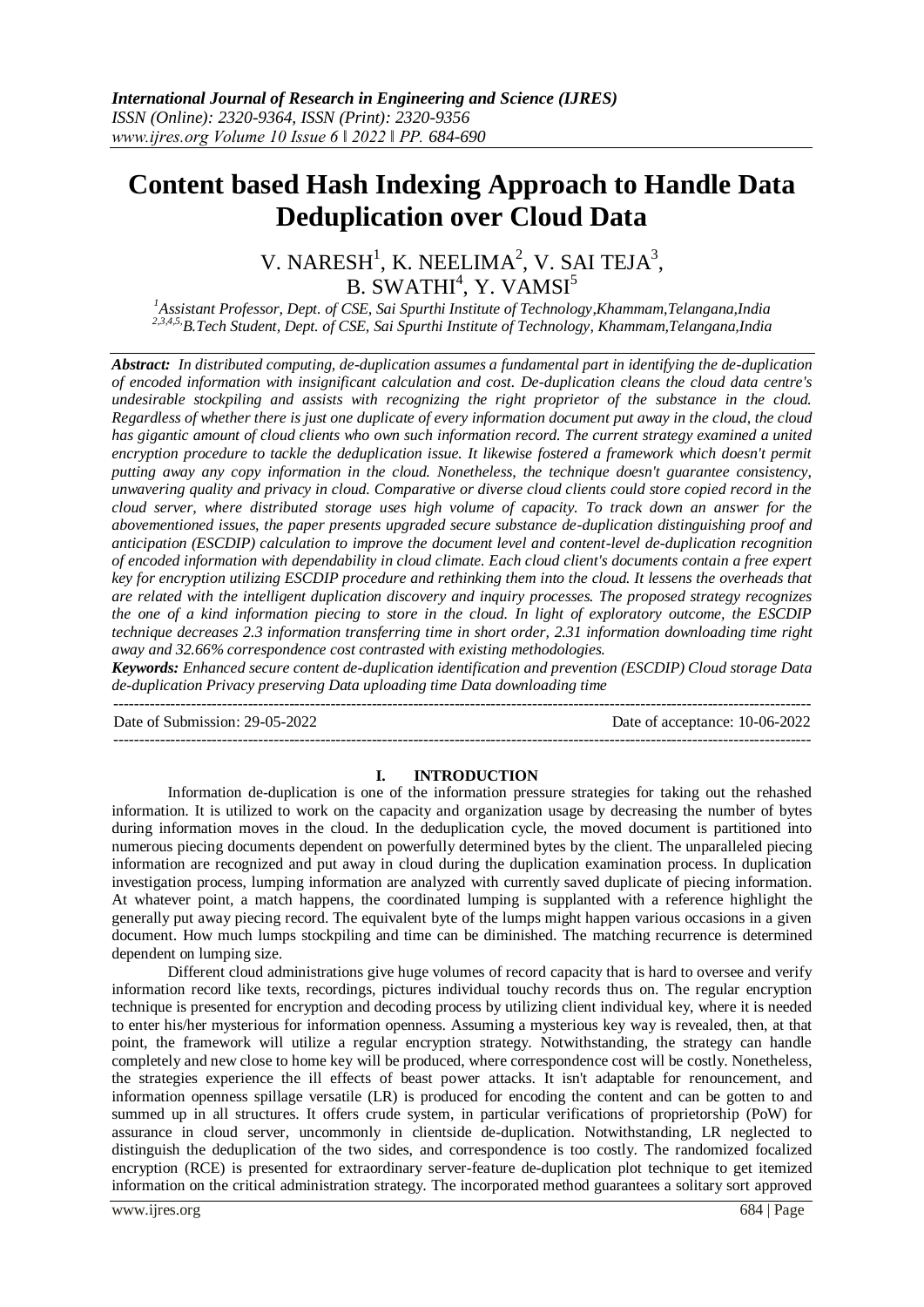openness to the overall realities imagined. Nonetheless, the technique doesn't guarantee consistency and unwavering quality. Secure de-duplication conspire (SDS) is represented for secure information sharing and capacity in broad daylight cloud. The strategy zeroed in on information secrecy for unapproved client; each datum proprietor can produce a key for every information to scramble the information which should be put away in the cloud. Nonetheless, SDS uses more recovery time and high correspondence cost.

Proposed strategy further develops stockpiling proficiency and diminishes reinforcement costs. The paper commitment is as per the following:

• To configuration improved secure substance de-duplication ID and counteraction (ESCDIP) calculation to improve record level and content-level de-duplication discovery of encoded information with unwavering quality in cloud

climate.

• To apply memory-based enhancement strategies to clean the undesirable stockpiling in cloud.

• To forestall information deceiving and vindictive action during information commitment and change in the cloud server.

• To use productive lumping for confirmation of privacypreserving plan to recognize the document level and contentlevel de-duplication precisely with insignificant asset use.

• To decrease the overheads of de-duplication with intuitive duplication location and calculation processes.

• To limit the information transferring time (DUT) in a moment what's more information downloading time (DDT) in milliseconds and correspondence cost contrasted with other ordinary philosophies.

# **II. LITERATURE SURVEY**

In tended to an OpenStack Swift strategy for secure circulation of re-appropriated data through the public cloud capacity. The strategy attempts to work on the security, where every customer has assessed an information key to encode the information that mean to save in the cloud framework. The information proprietor controlled the information access. It examined an information deduplication technique to change as straightforward stockpiling enhancement component in auxiliary and embrace essential stockpiling with bigger capacity districts like distributed storage locale. The information de-duplication was for the most part used by an assortment of distributed storage suppliers like Dropbox, Amazon S3, Google Drive, etc. It was fostered a distributed computing secure structure (CCSF) for independence the board, interruption discovery and avoidance plot, information de-duplication and distributed storage with security. It was displayed the special data alongside the fame. It fostered an encryption strategy that ensures semantic insurance for disliked information, and it gives more fragile insurance, stockpiling ability and data transfer capacity use in cloud. The information de-duplication could be applied for a more modest measure of touchy data or well known data. Be that as it may, the strategy doesn't work for likeness recognition of encoded information. It devours more opportunity for calculation process.

It was fostered a mixture cloud technique which secured touchy data, and it tended to de-duplication in distributed storage frameworks. Half and half cloud strategy used two mists, like public and private. It upheld approved copy check, for instance, customers with various honors on comparable archive may be thought of in copy check; assuming that a record has two customers and both customers have diverse honor, still a solitary duplicate of record gets put away. In any case, the methods fizzled for duplication discovery and counteraction of encoded information which are gathered from different sources. The technique doesn't guarantee for information availability. It was examined a concurrent encryption strategy to beat the de-duplication issues. It additionally fostered a framework that didn't store any copy information and offered various assurance systems. It was looked into the different de-duplication methods in distributed computing conditions. It broke down deduplication component dependent on different assessment boundaries like productivity, adaptability, throughput, data transfer capacity ability and cost.

Fluid that was especially created for enormous scope virtual machine (VM) organization in deduplication document structure. It offered speedy VM organization in data transmission, and it used low stockpiling for peer-topeer (P2P). It resolved the issue of honesty inspecting and secure de-duplication for cloud content to investigate the two information trustworthiness and de-duplication in cloud climate. SecCloud focused on evaluating in MapReduce cloud for creating information labels before commitment in cloud. Be that as it may, the strategy doesn't investigate the work about comparability identification of encoded content. It presented ZEUS security mindful de-duplication technique to assemble solid security. The strategy attempts to decrease the correspondence cost intricacy of the distributed storage. However, the strategy doesn't address the scrambled substance likeness identification in cloud climate. Be that as it may, the strategy additionally doesn't concentrate information transferring and downloading functional time. It presented server-side deduplication strategy for scrambled substance. It allows the cloud server for getting to the re-appropriated content. Indeed however, possession changes progressively. It forestalls information spillage from renounce clients and keeps up with mystery from fair however inquisitive distributed storage server. The technique confirmations security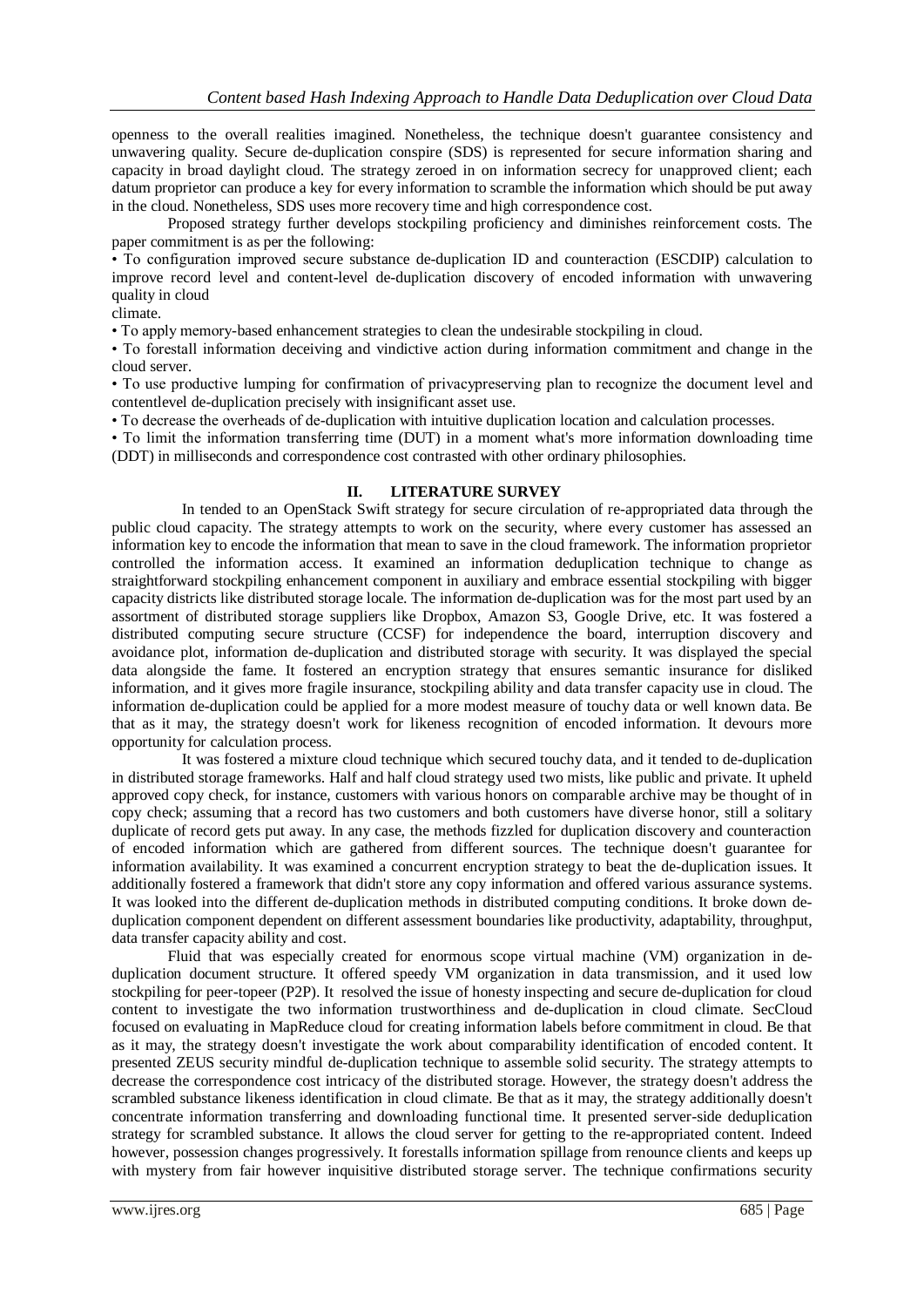against label irregularity assault action. Nonetheless, the technique doesn't assist with recognizing comparability from encoded content and burn-through more opportunity for information transportations.

# **3.1 Data owner**

# **III. PROPOSED SYSTEM**

 The information proprietor can transfer the scrambled information in cloud climate later login certifications. An information proprietor can be either a singular client or an authoritative client. Information proprietor can confirm the transferred record later expulsion of duplication content. Information proprietor can see the de-copy record furthermore kill the superfluous data. The record is then, at that point, transferred to the cloud server later substance replication and copy content evacuation. Information proprietor can see the rundown of mentioned record, access honors subtleties and make and offer secret key

# **3.2 Cloud user**

 The cloud clients can enroll with their hereditary data furthermore get confirmation key for information availability in cloud climate. Later approval of key, cloud client can download the necessary information from cloud climate. The cloud clients can get to cloud-accessible document later access honors of information proprietor for the particular client.

# **3.3 Secure de-duplication system**

 The information proprietor's transferred documents can be put away in the cloud. Information deduplication is a particular information pressure strategy to annihilate copy duplicates of recreating information. Interchangeable terms are insightful (information) pressure and single-case (information) information stockpiling. In proposed technique, the information proprietor likewise demands to play out the record level and content-level de-duplication identification and counteraction prior to transferring the document in cloud. The document is apportioned into blocks assuming there is no duplication found during contentlevel de-duplication location framework. The framework plan is like record level de-duplication framework.

# **3.4 Data sharing**

 The information sharing strategy is used for apportioning and offering the restricted information to satisfactory information shares. It moreover removed and recuperated privileged information with the help of information recuperation method. ESCDIP strategy divides the privileged information into same size of sections which makes equivalent size of arbitrary parts and changes into basic language. Similar volume of sections is using a non-efficient eradication code to have comparative aspects.

# **3.5 Distributed cloud storage**

 The technique is utilized to work on the usage of cloud capacity frameworks. It tends to be applied for information exchanges to decline how much bytes in cloud server farm. The various squares of information or byte designs are distinguished and put away during de-duplication examination. The parceled blocks are confirmed and put away in cloud. At whatever point a copy occurs, the reproduced block is supplanted with a reference that makes a method for putting away the information block. The copy match event relies upon lock size and information sum.

# **3.6 File restored**

 The information proprietor has honors to dispense with his/her transferred record that is put away in the cloud server. ESCDIP strategyassesses the document extraordinary id and sends secret key alongside record exceptional to cloud server. The cloud will naturally kill the records.

# **3.7 Revocation of cloud user**

 Disavowal of cloud client is performed by the administrator through openness of cloud client's repudiation list. Information proprietor can scramble their information records to guarantee protection against the denied cloud clients. Administrator can alter the cloud client renouncement list. The renouncement of cloud client list is encased by a mark which reports its legitimacy. The mark is made by the administrator with the mark calculation. The administrator incorporates the repudiation of cloud client list into the cloud server for public use.

# **3.8 Enhanced secure content de-duplication identification and prevention (ESCDIP) algorithm**

 Improved secure substance de-duplication ID and avoidance (ESCDIP) calculation is intended for document level also content-level de-duplication recognition and anticipation of encoded information with dependability in cloud climate. The comparative hash worth of at least two records verifies that the records are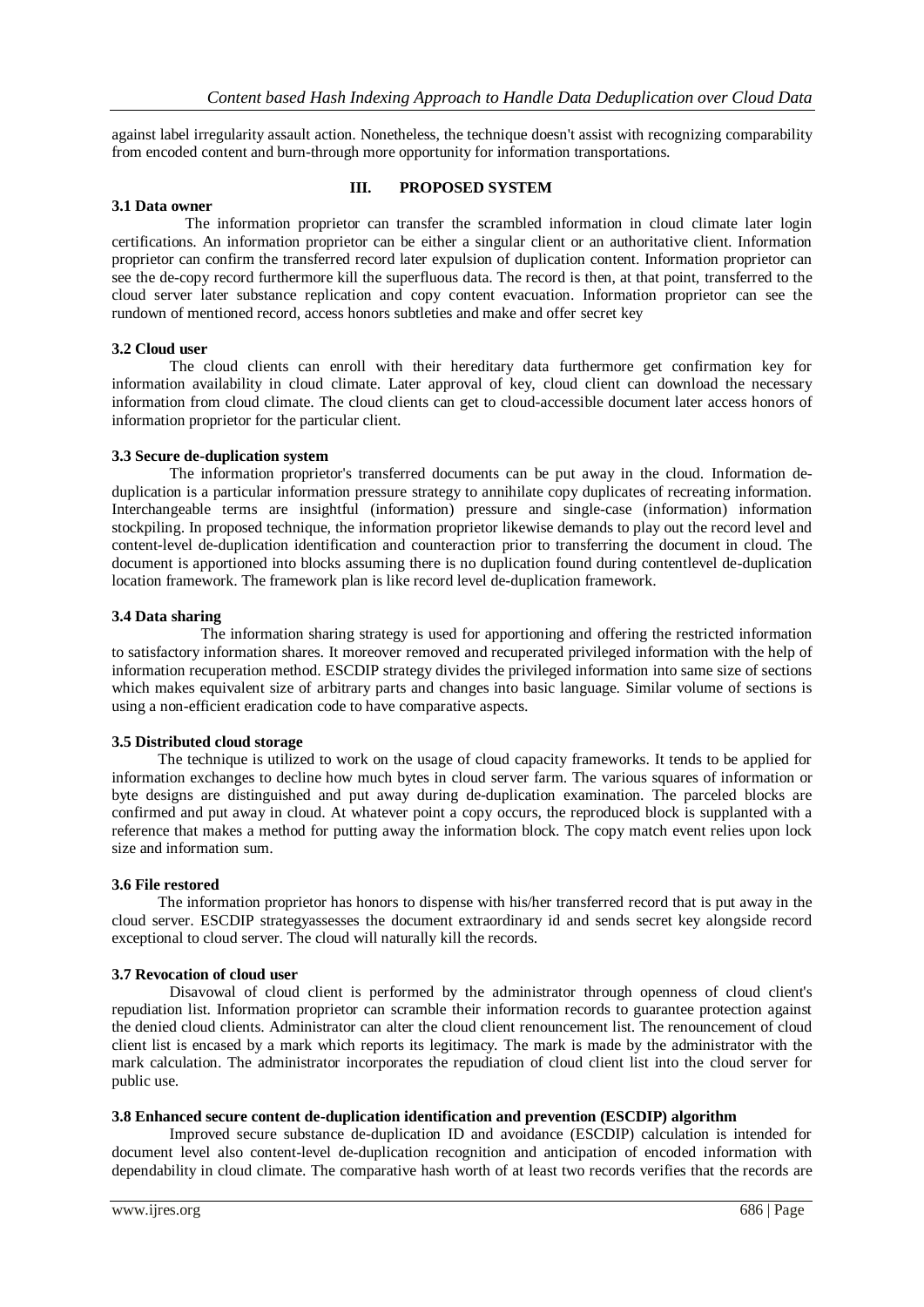indistinguishable. Content-level de-duplication is performed over squares of substance. At first, the technique parts the information records into squares of content and stores a solitary information duplicate of content in each square. Fixed-size content squares or on the other hand factor size content lumping can be used with content-level de-duplication identification. ESCDIP approach gives content comparability discovery and counteraction of scrambled information in cloud climate. The information proprietor is simply allowed to play out the duplication checking for information records when spotted with the subsequent honors. Information proprietor procures a key for each individual substance record Fc duplicate and encodes the particular information record duplicate with secret key. The information proprietor settle a token for the special information record duplicate to distinguish copy document duplicates. The token exactness holds both the comparative information record duplicates, and the badge of the information record duplicates are indistinguishable. For deciding the copy record duplicates information, the proprietor sends the token to the cloud server for approving the copy record, assuming duplication is as of now accessible.

Here, key and token are assessed independently and tokens can't recognize the redirection of information security. Deduplication can be recognized from information proprietor side once information are handled to transfer in cloud server stockpiling. Information de-duplication is additionally identified in the wake of transferring the information in cloud server, when information exist or found in cloud server. The hash-based calculation is utilized to plan an identifier for information section. Here, cloud server stores the information which will be not the same as standard duplicate. Proposed technique works to distinguish record level deduplication where one duplicate of content is accessible in the cloud server. Content-level de-duplication identifies comparable substance from the scrambled substance, where the framework has an alternate record name yet comparable content. At the point when the cloud server gets the substance record, it portions it into blocks and assigns labels to each obstruct.

The ESCDIP can be communicated by five crucial capacities:

**• KeyGenc (M) →** K—key age approach maps a information duplicate M to key K.

• **Scramble**  $(K, M) \rightarrow C$ **—symmetric encryption strategy gets the contribution of the two information duplicate** M and merged key K and afterward delivers yield ciphertext C.

**• Decrypt(K, C) →** M—unscrambling calculation gets the contribution of the vital K and ciphertext C and afterward gives the result of the first information document duplicate M.

• TokGen(M) →T(M)— tokens-creating approach maps unique information record duplicate M and offers token T(M).

**• Dedup:** The de-duplication identification and avoidance process is finished by proposed strategy with relationship of cloud server; the method will distinguish and eliminates the copy content and also document. Once information proprietor transfers content, the proposed strategy works out each content's hash esteem.

# **4.1 Experimental setup**

# **IV. RESULTS AND DISCUSSION**

 The executed work is conveyed on a PC with Intel Double Core Processor with 4 GB RAM, 500 GB memory furthermore Window 7 Ultimate working framework. Here, the proposed ESCDIP technique is executed on DOTNET system C# programming dialects utilizing Microsoft Visual Studio 2012 and Microsoft SQL Server 2012 information base in Jelastic (https://jelastic.com/) Cloud climate. Jelastic cloud coordinates stage as a help (PaaS) and holder as a help (CaaS) in a solitary stage which has 60 ? public cloud, private cloud (virtual and on premise), cross breed and multi-cloud server farms across globe. Here, executed system is facilitated in Jelastic cloud with MS-SQL information base for organization. Information proprietor and cloud client can get to the system later accreditation approvals. Here, information proprietor can transfer any number records in encoded design in cloud stockpiles server. Cloud client can likewise download required record from cloud later mystery key approvals. The technique attempts to keep away from key intricacy and calculation time in cloud climate. The proposed ESCDIP calculation is assessed with 1 MB, 2 MB and 4 MB scrambled information.

# **4.2 Data**

 The exploratory framework used three sorts of information 1 MB, 2 MB and 4 MB data set for proposed approach assessment. Here, these dataset helps the proposed ESCDIP calculation to keep away from duplication content to be put away in cloud server and produce proficient cloud information compactness with solid protection for customer application in untrusted cloud climate. The dataset subtleties to assess the exhibition of the proposed frameworks.

# **4.3 Experimental result**

 The proposed improved secure substance de-duplication recognizable proof and counteraction (ESCDIP) calculation clarifies a numerical model to further develop the information living by applying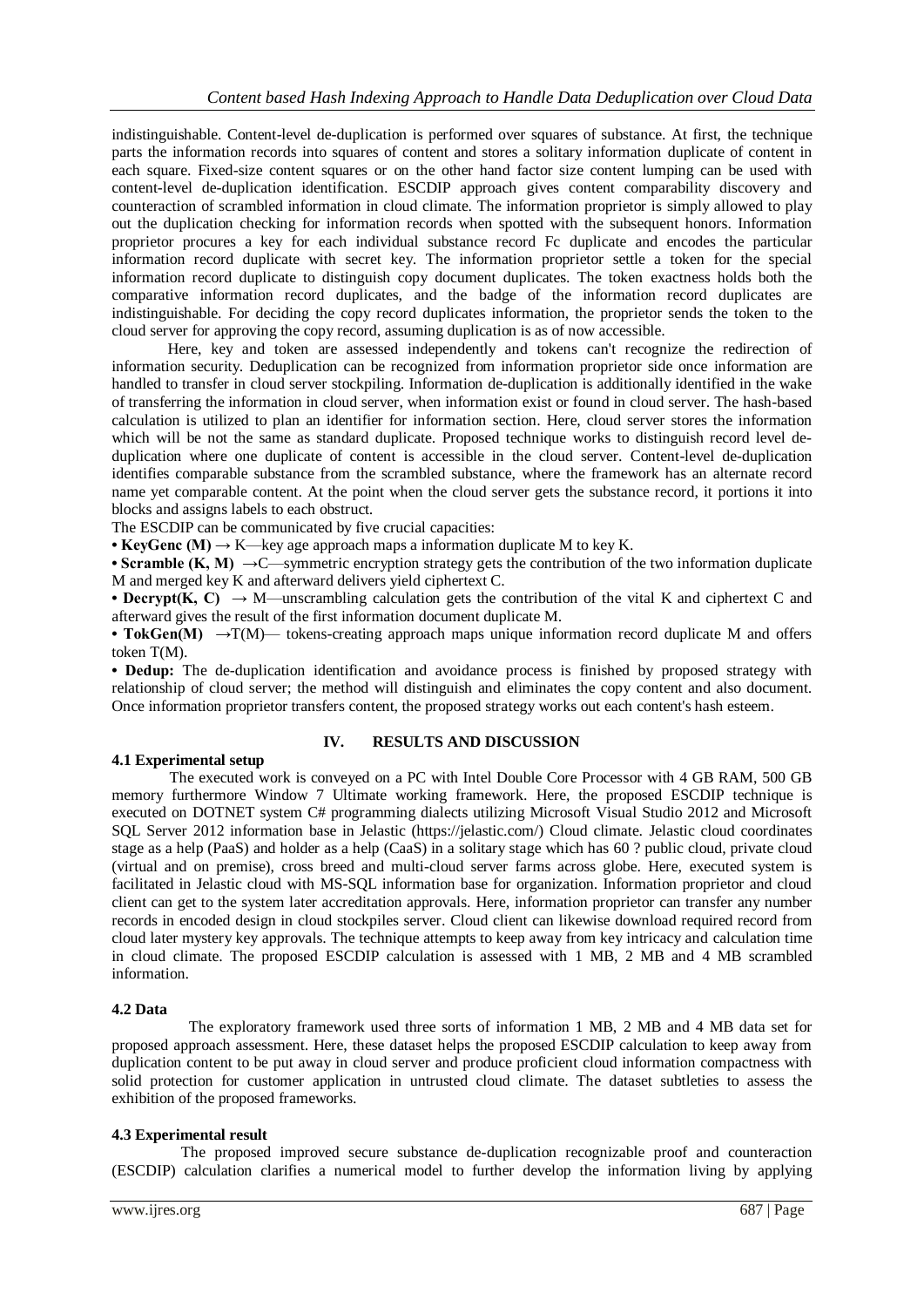information de-duplication discovery. The proposed ESCDIP technique communicates the assessment boundaries to register existing techniques. The proposed method clarifies information transferring time and information downloading time also correspondence cost assessment network, separately.

#### **4.4 Data uploading time**

The information transferring time is dictated by the absolute assessment season of information proprietor's commitment and encryption handling time in cloud climate. The proposed approach explains numerical model for information transferring time. The ESCDIP technique ascertains as transferring time with encryption of information proprietor content. Information transferring time (DUT) is determined as:

$$
DUT = T_{enc} + (T_{end} - T_{start})
$$



Fig. 1 Data uploading time for 1 MB, 2 MB and 4 MB dataset

#### **4.5 Data downloading time**

 The information downloading time is calculation of information decoding handling time and information downloading time from cloud server. The proposed technique characterizes a numerical model for information downloading time. ESCDIP technique processes as downloading time with decoding. Information downloading time (DDT) is determined as:



Fig. 2 Data downloading time for 1 MB, 2 MB and 4 MB dataset

#### **4.6 Communication cost**

The correspondence cost is assessment of complete information change administration in cloud climate. The proposed ESCDIP approach portrays a numerical model to correspondence cost (%). The correspondence cost (CC) is assessed concerning information move rate with content sizes.

$$
CC = \frac{DR_{transfer}}{DCon_{size}} \times 100
$$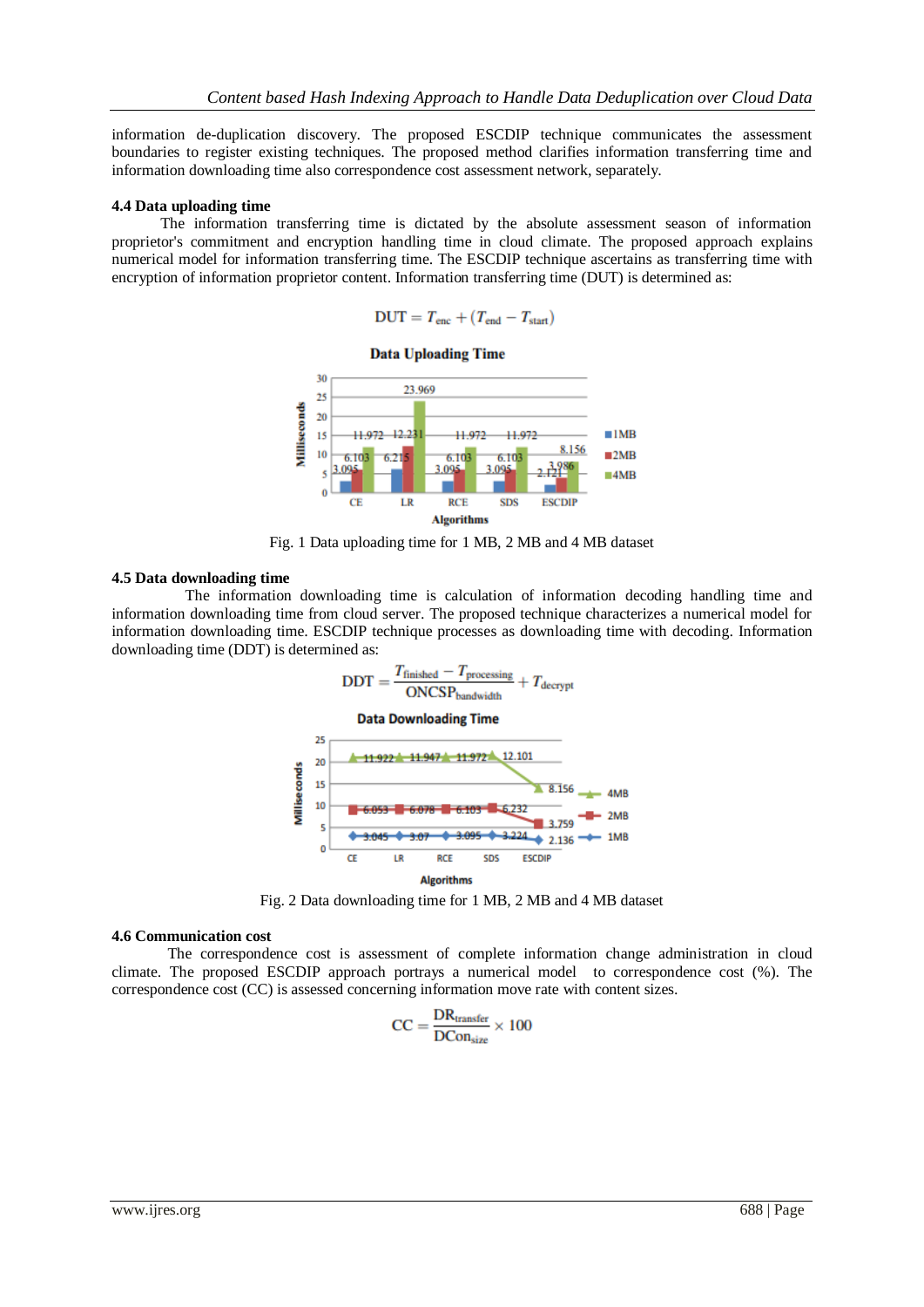| Learning algorithms | 1 MB  |            |     | 2 <sub>MB</sub> |            |     | 4 MB   |            |     |
|---------------------|-------|------------|-----|-----------------|------------|-----|--------|------------|-----|
|                     | DUT   | <b>DDT</b> | CC  | DUT             | <b>DDT</b> | CC  | DUT    | <b>DDT</b> | CC  |
| CE                  | 3.095 | 3.045      | 200 | 6.103           | 6.053      | 100 | 11.972 | 11.922     | 50  |
| LR                  | 6.215 | 3.07       | 502 | 12.231          | 6.078      | 251 | 23.969 | 11.947     | 126 |
| <b>RCE</b>          | 3.095 | 3.095      | 205 | 6.103           | 6.103      | 102 | 11.972 | 11.972     | 51  |
| <b>SDS</b>          | 3.095 | 3.224      | 217 | 6.103           | 6.232      | 108 | 11.972 | 12.101     | 54  |
| <b>ESCDIP</b>       | 2.121 | 2.136      | 125 | 3.986           | 3.759      | 87  | 8.156  | 8.196      | 40  |

Table 1 Communication cost (CC), data uploading time (DUT) and data downloading time (DDT) for 1 MB, 2 MB and 4 MB dataset



Fig. 3 Communication cost for 1 MB, 2 MB and 4 MB dataset

# **V. CONCLUSION**

 The paper presents improved secure substance de-duplication distinguishing proof and anticipation (ESCDIP) calculation as intended for record level and content-level de-duplication recognition and counteraction of encoded information in cloud. ESCDIP strategy attempts to eradicate the undesirable information in cloud server. ESCDIP technique evades unapproved information record getting to and information de-duplication location and avoidance of scrambled information with secret key approvals. Each cloud client holds a free expert key for encryption utilizing proposed ESCDIP method in the cloud. The information proprietor is simply allowed to play out the duplication checking for information records when spotted with the subsequent honors. Information proprietor secures a key for each individual information record F duplicate and encodes the particular information record duplicate with secret key. The information proprietor settle a token for the interesting information document duplicate to distinguish copy record duplicates. The token exactness holds both the comparable information record duplicates, and the badge of the information record duplicates are indistinguishable. The ESCDIP calculation limits 2.3 information transferring time (DUT) in seconds, 2.31 information downloading time (DDT) and 32.66% correspondence cost (CC). At long last, the paper asserts that the proposed ESCDIP strategy performs best on each assessment grid and individual info boundaries.

 In future, the paper can be reached out to apply de-duplication identification and anticipation of scrambled information in Hadoop climate, where security is really difficult for the duplication content in Hadoop. There is something else likelihood to get enormous volume of copied scrambled content. There is no such technique in Hadoop to identify and forestall the encoded comparable substance. Besides, the procedures will attempt to distinguish and forestall the copied live web based video content in Hadoop

#### **REFERENCES**

- [1]. Kaaniche N, Laurent M (2014) A secure client-side de-duplication scheme in cloud storage environments. In: 2014 6th international conference on new technologies, mobility and security (NTMS). IEEE, pp  $1-7$
- [2]. Stanek J, Sorniotti A, Androulaki E, Kencl L (2014) A secure data de-duplication scheme for cloud storage. In: International conference on financial cryptography and data security. Springer, Berlin, pp 99–118
- [3]. Kaur M, Singh J (2016) Data de-duplication approach based on hashing techniques for reducing time consumption over a cloud network. Int J Comput Appl 142(5):4–10
- [4]. Shashikala MK, Dhruva MS (2017) Secure de-duplication in cloud computing environment by managing ownership dynamically. Int J Eng Appl Comput Sci: IJEACS 2(6):196–201
- [5]. Harnik D, Pinkas B, Shulman-Peleg A (2010) Side channels in cloud services: de-duplication in cloud storage. IEEE Secur Priv 8(6):40–47